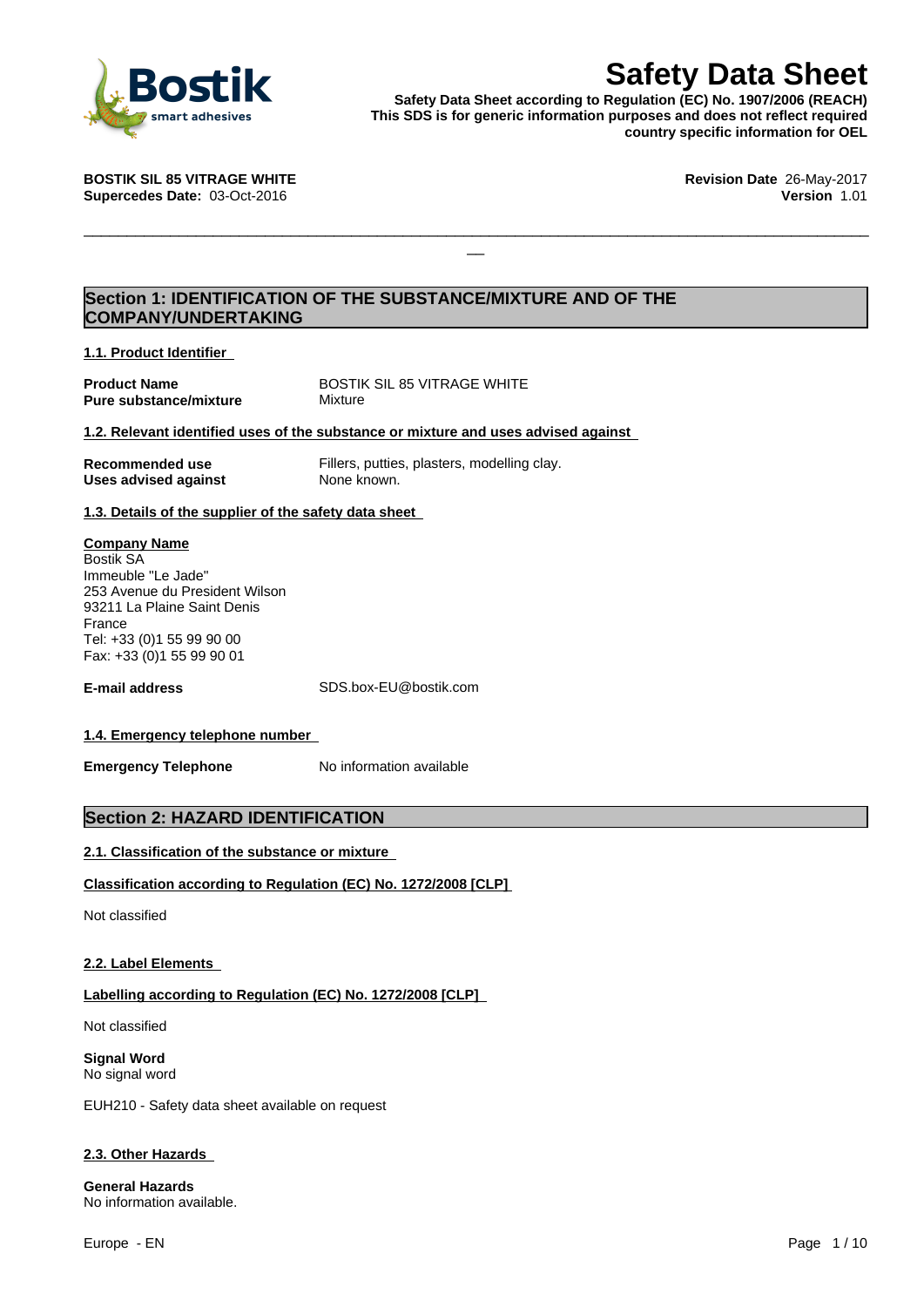#### **PBT and vPvB assessment**

The components in this formulation do not meet the criteria for classification as PBT or vPvB

# **Section 3: COMPOSITION/INFORMATION ON INGREDIENTS**

#### **3.1 Substances**

Not applicable

### **3.2 Mixtures**

| <b>Chemical Name</b>                                         | <b>EC No</b> | <b>CAS No</b>  | Weight-% | <b>Classification</b><br>according to<br><b>Regulation (EC)</b><br>No. 1272/2008<br><b>[CLP]</b> | Specific concentration<br>limit (SCL) | <b>REACH</b><br>Registration<br><b>Number</b> |
|--------------------------------------------------------------|--------------|----------------|----------|--------------------------------------------------------------------------------------------------|---------------------------------------|-----------------------------------------------|
| Distillates, petroleum,<br>hydrotreated middle               | 265-148-2    | 64742-46-7     | $5 - 10$ | Asp. Tox. 1 (H304)                                                                               |                                       | 01-2119827000-58<br>-XXXX                     |
| Silanetriol, ethyl-, triacetate                              | 241-677-4    | 17689-77-9     | $1 - 3$  | Skin Corr, 1B<br>(H314)<br>Acute Tox. 4<br>(H302)<br>Eye Dam. 1 (H318)<br>(EUH014)               |                                       | 01-2119881778-15<br>-XXXX                     |
| Oligomers and<br>ethylacetoxysilanes<br>methylacetoxysilanes |              | <b>UNKNOWN</b> | $1 - 3$  | Skin Corr. 1B<br>(H314)                                                                          |                                       | Impurity                                      |

#### *Full text of H- and EUH-phrases: see section 16*

*Note: ^ indicates not classifed, however, the substance islisted in section 3 as it has an OEL.*

This product does not contain candidate substances of very high concern at a concentration >=0.1% (Regulation (EC) No. 1907/2006 (REACH), Article 59)

# **Section 4: FIRST AID MEASURES**

#### **4.1. Description of first aid measures**

| <b>General Advice</b>                                            | Remove contaminated clothing and shoes. If medical advice is needed, have product<br>container or label at hand.                                                                            |
|------------------------------------------------------------------|---------------------------------------------------------------------------------------------------------------------------------------------------------------------------------------------|
| <b>Inhalation</b>                                                | Remove victim to fresh air and keep at rest in a position comfortable for breathing. Get<br>medical attention if symptoms occur.                                                            |
| <b>Skin Contact</b>                                              | Wash off immediately with soap and plenty of water. In the case of skin irritation or<br>allergic reactions see a doctor.                                                                   |
| Eye contact                                                      | Immediately flush with plenty of water. After initial flushing, remove any contact lenses<br>and continue flushing for at least 15 minutes. Hold eyelids apart and consult an<br>physician. |
| Ingestion                                                        | If swallowed, do not induce vomiting: seek medical advice immediately and show this<br>container or label. If swallowed, rinse mouth with water (only if the person is conscious).          |
| Self-protection of the first aider                               | First aider: Pay attention to self-protection.                                                                                                                                              |
| 4.2. Most important symptoms and effects, both acute and delayed |                                                                                                                                                                                             |
| <b>Symptoms</b>                                                  | None known.                                                                                                                                                                                 |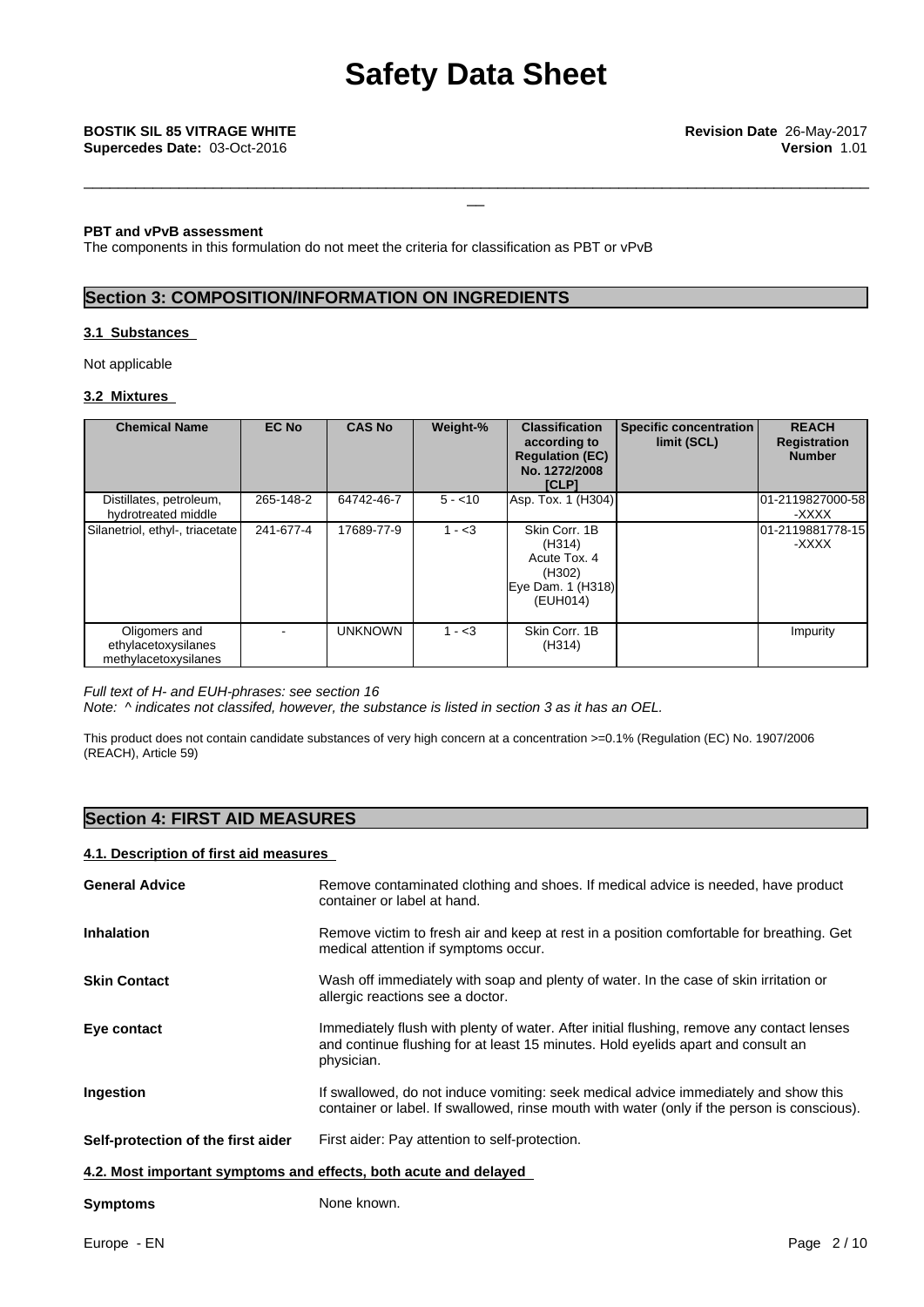# **Safety Data Sheet**

\_\_\_\_\_\_\_\_\_\_\_\_\_\_\_\_\_\_\_\_\_\_\_\_\_\_\_\_\_\_\_\_\_\_\_\_\_\_\_\_\_\_\_\_\_\_\_\_\_\_\_\_\_\_\_\_\_\_\_\_\_\_\_\_\_\_\_\_\_\_\_\_\_\_\_\_\_\_\_\_\_\_\_\_\_\_\_\_\_\_\_

#### **4.3. Indication of any immediate medical attention and special treatment needed**

**Note to doctors** Treat symptomatically.

# **Section 5: FIRE-FIGHTING MEASURES**

# **5.1. Extinguishing media**

#### **Suitable Extinguishing Media**

Carbon dioxide (CO2). Extinguishing powder. Water spray or fog. Alcohol resistant foam.

#### **Unsuitable Extinguishing Media** Full water jet

#### **5.2. Special hazards arising from the substance or mixture**

Thermal decomposition can lead to release of toxic/corrosive gases and vapours. Carbon monoxide. Carbon dioxide (CO2).

#### **5.3. Advice for firefighters**

Wear self-contained breathing apparatus and protective suit. Use personal protective equipment as required.

# **Section 6: ACCIDENTAL RELEASE MEASURES**

#### **6.1. Personal precautions, protective equipment and emergency procedures**

#### **Personal Precautions**

Use personal protection equipment. Avoid contact with skin, eyes or clothing.

#### **For emergency responders**

Use personal protection recommended in Section 8.

#### **6.2. Environmental precautions**

Prevent entry into waterways, sewers, basements or confined areas. Do not allow to enter into soil/subsoil.

#### **6.3. Methods and material for containment and cleaning up**

| <b>Methods for Containment</b>     | Contain and collect spillage with non-combustible absorbent material, (e.g. sand, earth,<br>diatomaceous earth, vermiculite) and place in container for disposal according to local /<br>national regulations (see Section 13). |
|------------------------------------|---------------------------------------------------------------------------------------------------------------------------------------------------------------------------------------------------------------------------------|
| Methods for cleaning up            | Take up mechanically, placing in appropriate containers for disposal.                                                                                                                                                           |
| 6.4. Reference to other sections   |                                                                                                                                                                                                                                 |
| <b>Reference to other sections</b> | Section 8: EXPOSURE CONTROLS/PERSONAL PROTECTION<br>Section 13: DISPOSAL CONSIDERATIONS                                                                                                                                         |

# **Section 7: HANDLING AND STORAGE**

## **7.1. Precautions for safe handling**

#### **Advice on safe handling**

Avoid contact with skin, eyes or clothing. Use personal protective equipment as required. Fire prevention measures. No special measures are necessary.

#### **General Hygiene Considerations**

Handle in accordance with good industrial hygiene and safety practice. Do not eat, drink or smoke when using this product. Wash hands thoroughly after handling. Avoid contact with skin, eyes or clothing. Take off contaminated clothing and wash it before reuse.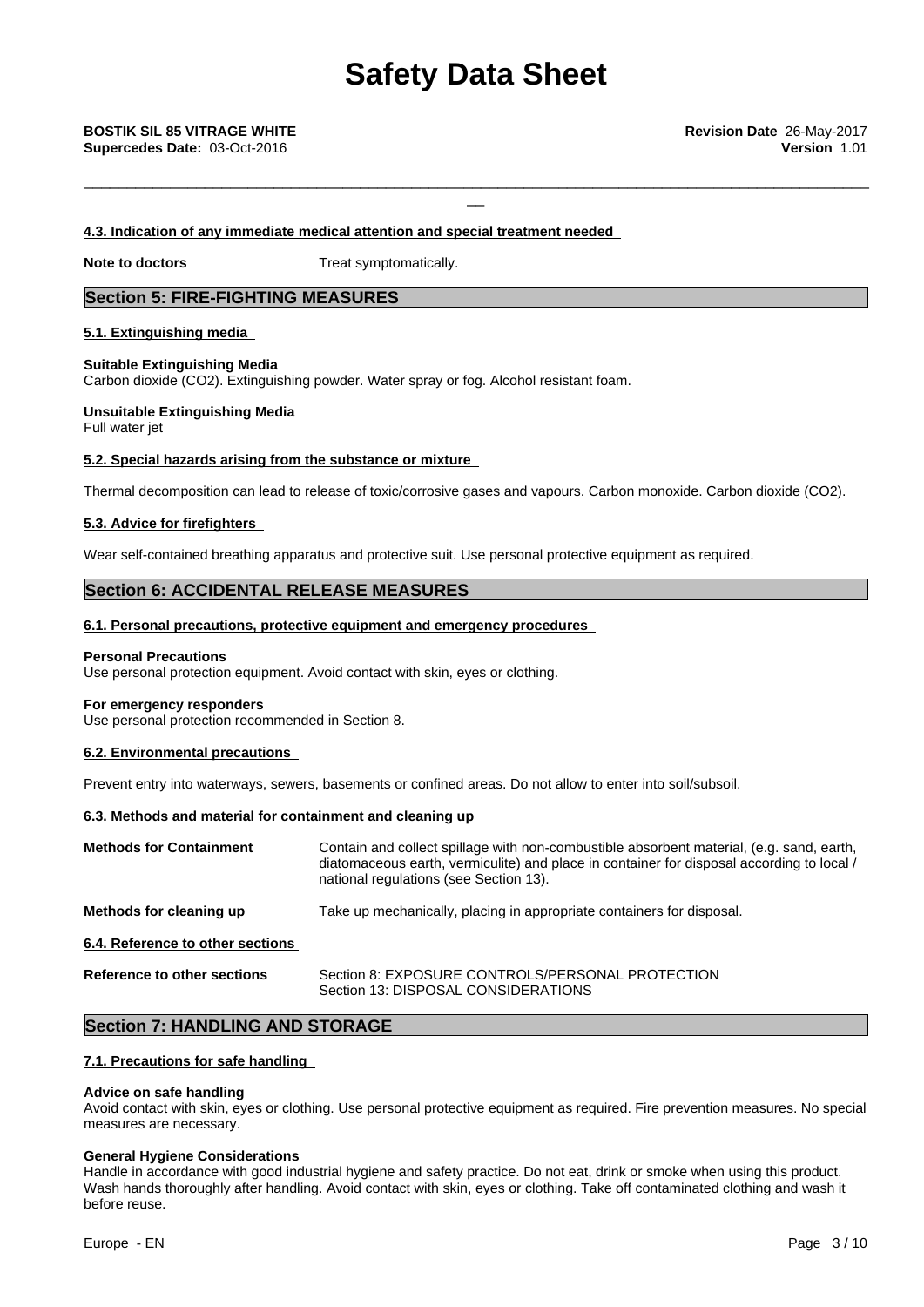#### **7.2. Conditions for safe storage, including any incompatibilities**

#### **Storage Conditions**

Protect from moisture. Keep away from food, drink and animal feedingstuffs. Recommended storage temperature. 10 - 35 °C.

#### **7.3. Specific end use(s)**

**Other Information** Recommendation(s). Observe technical data sheet.

# **Section 8: EXPOSURE CONTROLS/PERSONAL PROTECTION**

#### **8.1. Control parameters**

Only European Community Occupational Exposure Limits will be shown in this document. Please refer to regional SDS for further information.

**Derived No Effect Level (DNEL)** No information available

**Predicted No Effect Concentration** No information available. **(PNEC)**

**8.2. Exposure controls**

**Engineering Controls** Ensure adequate ventilation, especially in confined areas.

#### **Personal Protective Equipment Eye/Face Protection** Tight sealing safety goggles. **Skin and Body Protection** Suitable protective clothing.

**Environmental Exposure Controls** No information available.

# **Section 9: PHYSICAL AND CHEMICAL PROPERTIES**

### **9.1. Information on basic physical and chemical properties**

| <b>Physical State</b>               | Liquid                   |                            |
|-------------------------------------|--------------------------|----------------------------|
| Appearance                          | Paste                    |                            |
| Colour                              | White                    |                            |
| Odour                               | Characteristic           |                            |
| <b>Odour Threshold</b>              | No information available |                            |
| <b>Property</b>                     | Values                   | Remarks • Method           |
| pН                                  | No information available |                            |
| Melting point/freezing point        | No information available |                            |
| <b>Boiling Point</b>                | No information available |                            |
| <b>Flash Point</b>                  | No information available |                            |
| <b>Evaporation Rate</b>             | No information available |                            |
| Flammability (solid, gas)           | No information available | Not applicable for liquids |
| <b>Flammability Limit in Air</b>    |                          |                            |
| Upper Flammability Limit            | No information available |                            |
| Lower Flammability Limit            | No information available |                            |
| Vapour Pressure                     | No information available |                            |
| Vapour Density                      | No information available |                            |
| <b>Relative Density</b>             | No information available |                            |
| <b>Water Solubility</b>             | Partially soluble        |                            |
| <b>Solubility in Other Solvents</b> | No information available |                            |
| <b>Partition Coefficient</b>        | No information available |                            |
| <b>Autoignition Temperature</b>     | No information available |                            |
| <b>Decomposition Temperature</b>    | No information available |                            |
|                                     |                          |                            |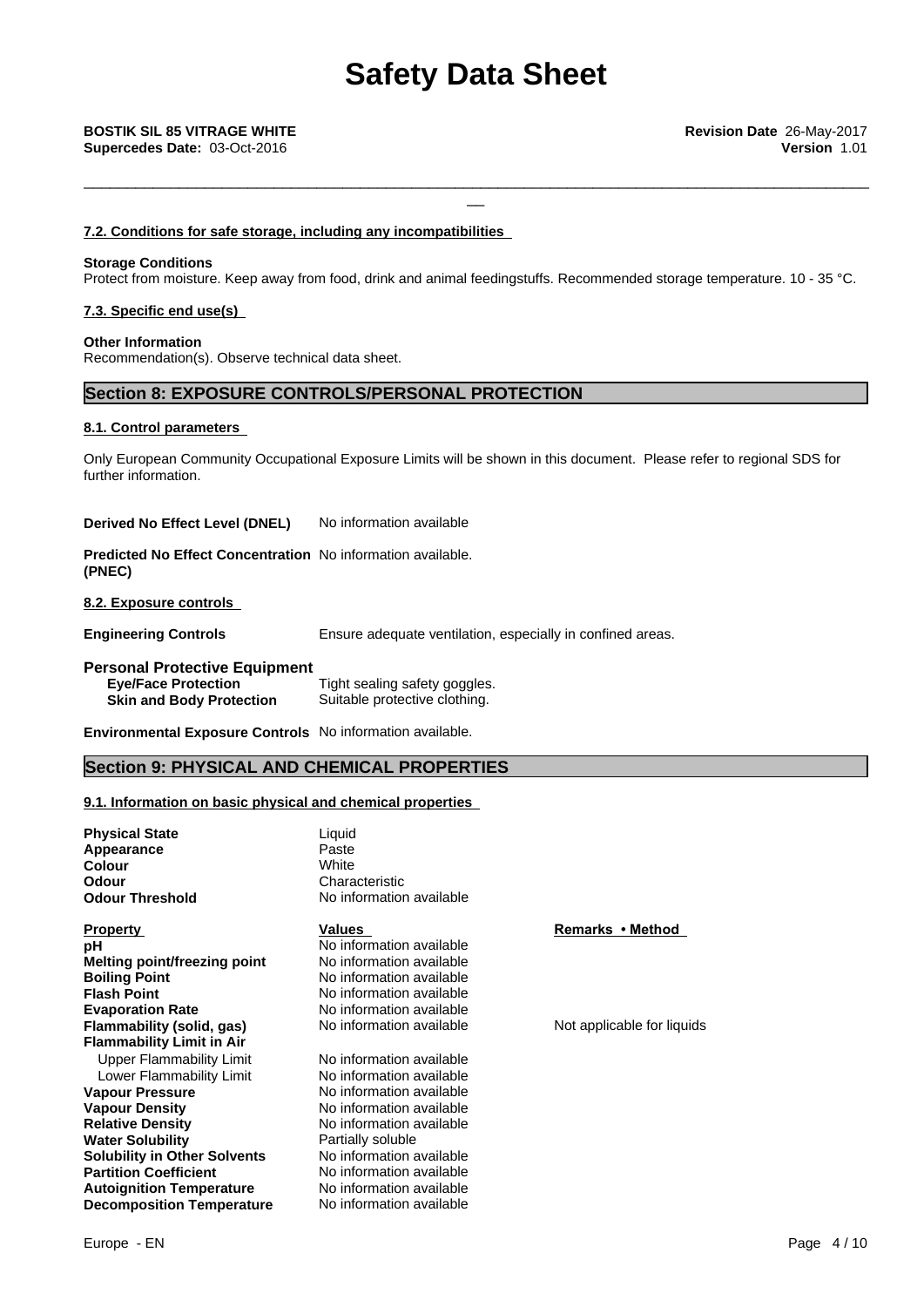\_\_ **BOSTIK SIL <sup>85</sup> VITRAGE WHITE Revision Date** 26-May-2017 **Supercedes Date:** 03-Oct-2016 **Version** 1.01

| <b>Explosive Properties</b> | No information available |
|-----------------------------|--------------------------|
| <b>Explosive Limits</b>     | No information available |
| Upper                       | No information available |
| Lower                       | No information available |
| <b>Oxidising Properties</b> | No information available |
| <b>Kinematic Viscosity</b>  | No information available |
| <b>Dynamic Viscosity</b>    | No information available |
| 9.2. Other information      |                          |
| <b>Softening Point</b>      | No information available |
| <b>Molecular Weight</b>     | No information available |
| Solvent content (%)         | No information available |
| Solid content (%)           | No information available |
| <b>Density</b>              | 1 $q/cm3$                |
| <b>Bulk Density</b>         | No Data Available        |
| VOC content (%)             |                          |

# **Section 10: STABILITY AND REACTIVITY**

### **10.1. Reactivity**

None under normal use conditions.

#### **10.2. Chemical stability**

Stable under normal conditions.

Explosion Data Sensitivity to Mechanical Impact None. Sensitivity to Static Discharge None.

#### **10.3. Possibility of hazardous reactions**

**Possibility of Hazardous Reactions** None under normal processing.

#### **10.4. Conditions to avoid**

Heat, flames and sparks.

## **10.5. Incompatible materials**

No information available.

#### **10.6. Hazardous decomposition products**

None under normal use conditions.

# **Section 11: TOXICOLOGY INFORMATION**

## **11.1. Information on toxicological effects**

#### **Product Information**

No information or data specific to the product on this toxicological (health) effect is available.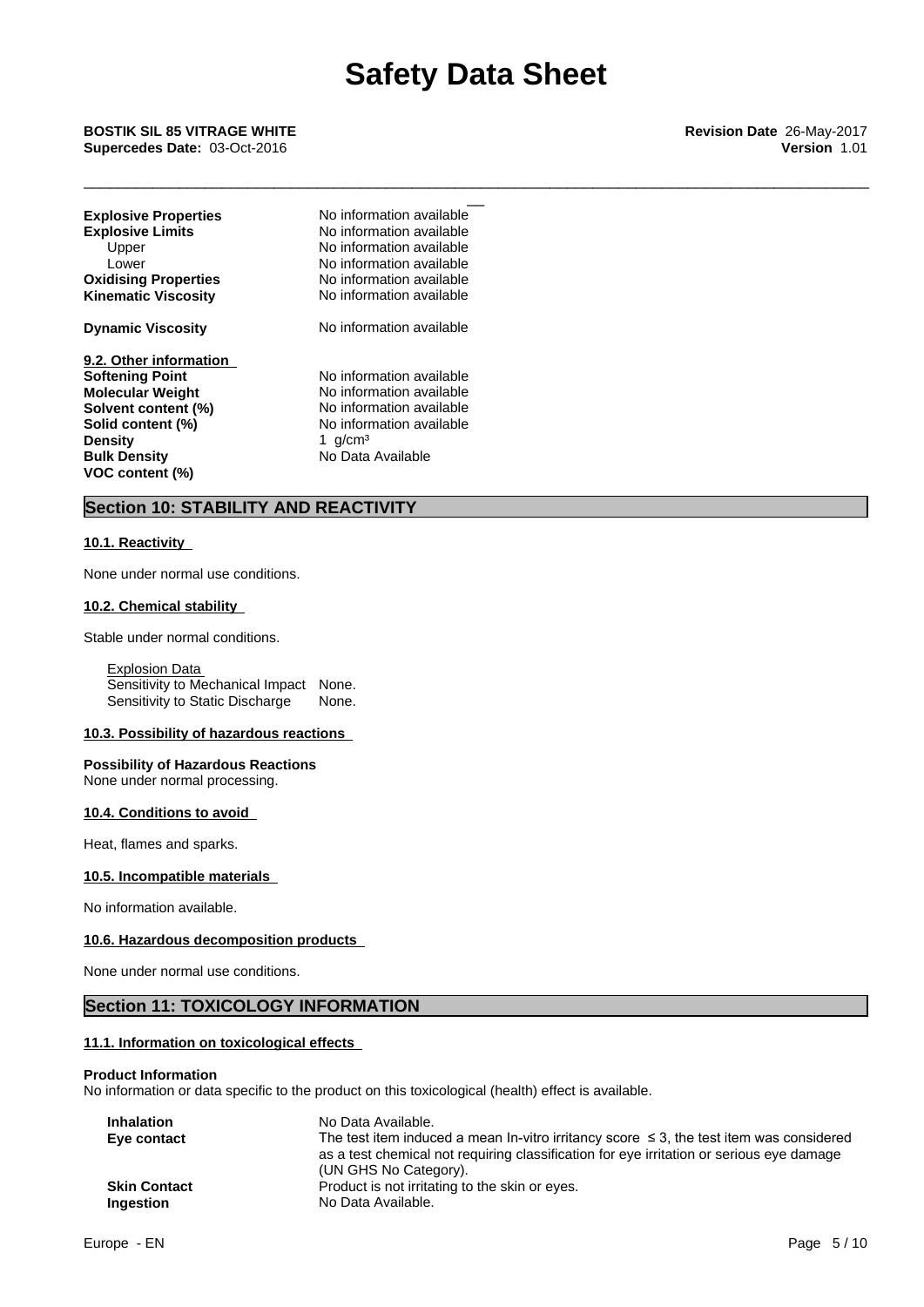# **Safety Data Sheet**

\_\_\_\_\_\_\_\_\_\_\_\_\_\_\_\_\_\_\_\_\_\_\_\_\_\_\_\_\_\_\_\_\_\_\_\_\_\_\_\_\_\_\_\_\_\_\_\_\_\_\_\_\_\_\_\_\_\_\_\_\_\_\_\_\_\_\_\_\_\_\_\_\_\_\_\_\_\_\_\_\_\_\_\_\_\_\_\_\_\_\_

| <b>Sensitisation</b>              | No Data Available.                                                                     |
|-----------------------------------|----------------------------------------------------------------------------------------|
|                                   |                                                                                        |
| <b>Skin Corrosion/Irritation</b>  | Not applicable.                                                                        |
| Serious eye damage/eye irritation | Not applicable.                                                                        |
| <b>Sensitisation</b>              | Not applicable.                                                                        |
| <b>Germ Cell Mutagenicity</b>     | Not applicable.                                                                        |
| Carcinogenicity                   | The following substance(s) are classified in Annex VI CLP (1272/2008) as carcinogenic. |

| <b>Chemical Name</b>                                      | <b>European Union</b> |
|-----------------------------------------------------------|-----------------------|
| Distillates, petroleum, hydrotreated middle<br>64742-46-7 | Carc, 1B              |
|                                                           |                       |

| <b>Reproductive Toxicity</b>    | No information available. |
|---------------------------------|---------------------------|
| <b>STOT - Single Exposure</b>   | No information available. |
| <b>STOT - Repeated Exposure</b> | No information available. |
| <b>Aspiration Hazard</b>        | No information available. |

**Numerical measures of toxicity**

#### **Acute Toxicity**

#### **The following values are calculated based on chapter 3.1 of the GHS document ATEmix (oral)** 76,842.00 mg/kg

#### **Component Information**

**Toxicity Data** No information available

| <b>Chemical Name</b>                           | Oral LD50            | Dermal LD50           | <b>Inhalation LC50</b> |
|------------------------------------------------|----------------------|-----------------------|------------------------|
| Distillates, petroleum, hydrotreated<br>middle | $= 7400$ mg/kg (Rat) | > 2000 mg/kg (Rabbit) | $= 4.6$ mg/L (Rat) 4 h |
| 64742-46-7                                     |                      |                       |                        |

# **Section 12: ECOLOGICAL INFORMATION**

#### **12.1. Toxicity**

**Ecotoxicity** No information available

# **Component Information**

Data obtained on the component(s) include

| <b>Chemical Name</b>    | Algae/aquatic plants | <b>Fish</b>                   | Crustacea | <b>M-Factor</b> |
|-------------------------|----------------------|-------------------------------|-----------|-----------------|
| Distillates, petroleum, |                      | LC50 96 h = $35 \text{ mg/L}$ |           |                 |
| hydrotreated middle     |                      | (Pimephales promelas)         |           |                 |
| 64742-46-7              |                      | flow-through) LC50 96 h $>$   |           |                 |
|                         |                      | 10000 mg/L (Pimephales        |           |                 |
|                         |                      | promelas static)              |           |                 |

## **12.2. Persistence and degradability**

No information available.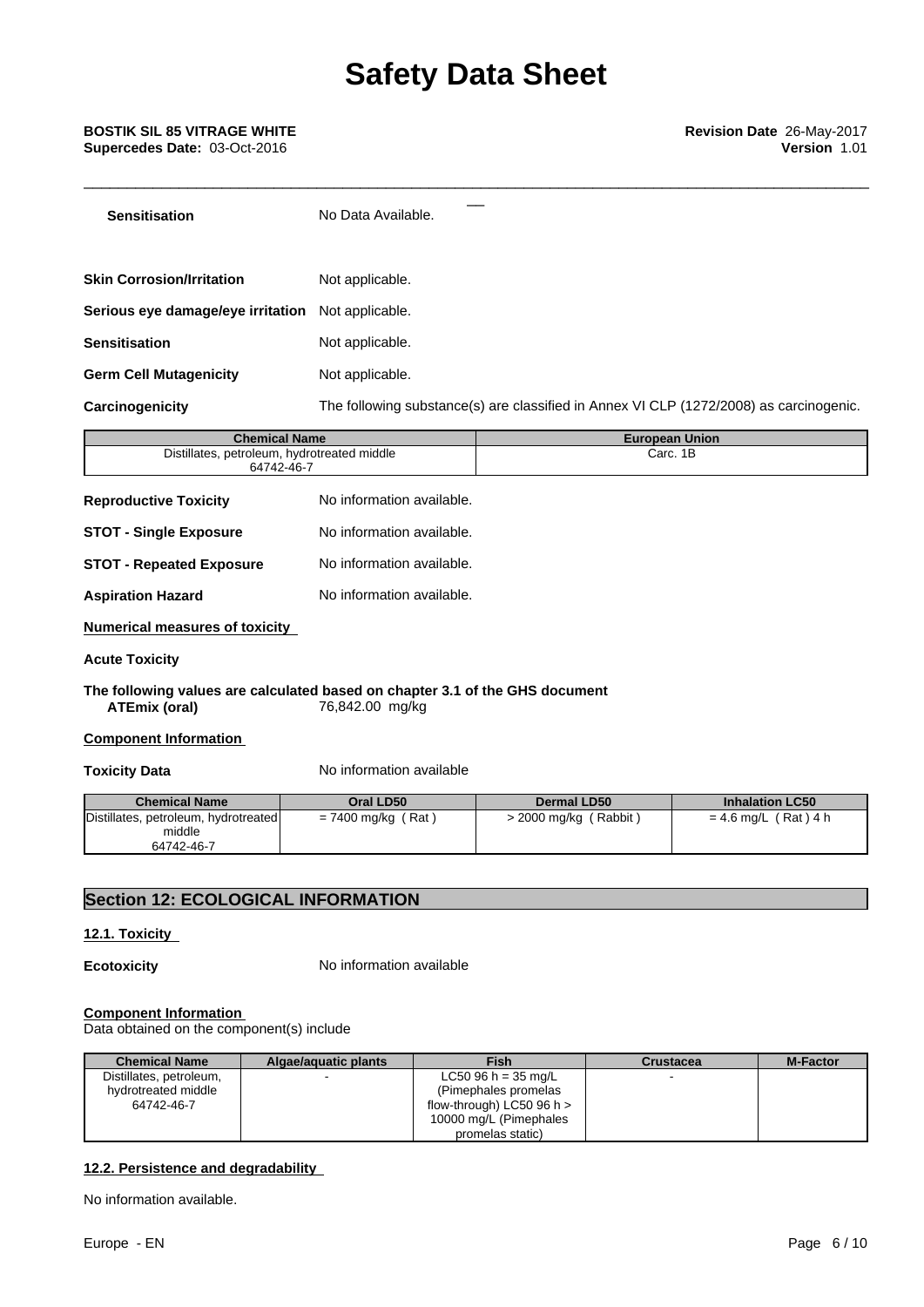| 12.3. Bioaccumulative potential          |                           |  |  |
|------------------------------------------|---------------------------|--|--|
| No information available.                |                           |  |  |
| <b>Partition coefficient</b>             | No information available  |  |  |
| 12.4. Mobility in soil                   |                           |  |  |
| <b>Mobility in soil</b>                  | No information available. |  |  |
| 12.5. Results of PBT and vPvB assessment |                           |  |  |

The components in this formulation do not meet the criteria for classification as PBT or vPvB.

#### **12.6. Other Adverse Effects**

No information available

#### **Endocrine Disruptor Information**

This product does not contain any known or suspected endocrine disruptors.

# **Section 13: DISPOSAL CONSIDERATIONS**

#### **13.1. Waste treatment methods**

| <b>Waste from Residues/Unused</b><br><b>Products</b> | Disposal should be in accordance with applicable regional, national and local laws and<br>regulations. |
|------------------------------------------------------|--------------------------------------------------------------------------------------------------------|
| <b>Contaminated Packaging</b>                        | Improper disposal or reuse of this container may be dangerous and illegal.                             |
| <b>European Waste Cataloque</b>                      | 08 04 10 waste adhesives and sealants other than those mentioned in 08 04 09                           |

# **Section 14: TRANSPORTATION INFORMATION**

| <b>ADR</b>  |                                                                                                        |                |  |
|-------------|--------------------------------------------------------------------------------------------------------|----------------|--|
|             | 14.1 UN/ID no                                                                                          | Not regulated  |  |
|             | 14.2 Proper Shipping Name                                                                              | Not regulated  |  |
|             | 14.3 Hazard Class                                                                                      | Not regulated  |  |
|             | 14.4 Packing Group                                                                                     | Not regulated  |  |
|             | 14.5 Environmental Hazard                                                                              | Not applicable |  |
|             | <b>14.6 Special Provisions</b>                                                                         | None           |  |
| <b>IMDG</b> |                                                                                                        |                |  |
|             | 14.1 UN/ID no                                                                                          | Not regulated  |  |
|             | 14.2 Proper Shipping Name                                                                              | Not regulated  |  |
|             | 14.3 Hazard Class                                                                                      | Not regulated  |  |
|             | 14.4 Packing Group                                                                                     | Not regulated  |  |
|             | <b>14.5 Marine Pollutant</b>                                                                           | Np.            |  |
|             | <b>14.6 Special Provisions</b>                                                                         | None           |  |
|             | 14.7 Transport in bulk according to Annex II of MARPOL 73/78 and the IBC Code No information available |                |  |
|             |                                                                                                        |                |  |

| 14.1 UN/ID no                  | Not regulated  |
|--------------------------------|----------------|
| 14.2 Proper Shipping Name      | Not regulated  |
| 14.3 Hazard Class              | Not regulated  |
| 14.4 Packing Group             | Not regulated  |
| 14.5 Environmental Hazard      | Not applicable |
| <b>14.6 Special Provisions</b> | None           |
|                                |                |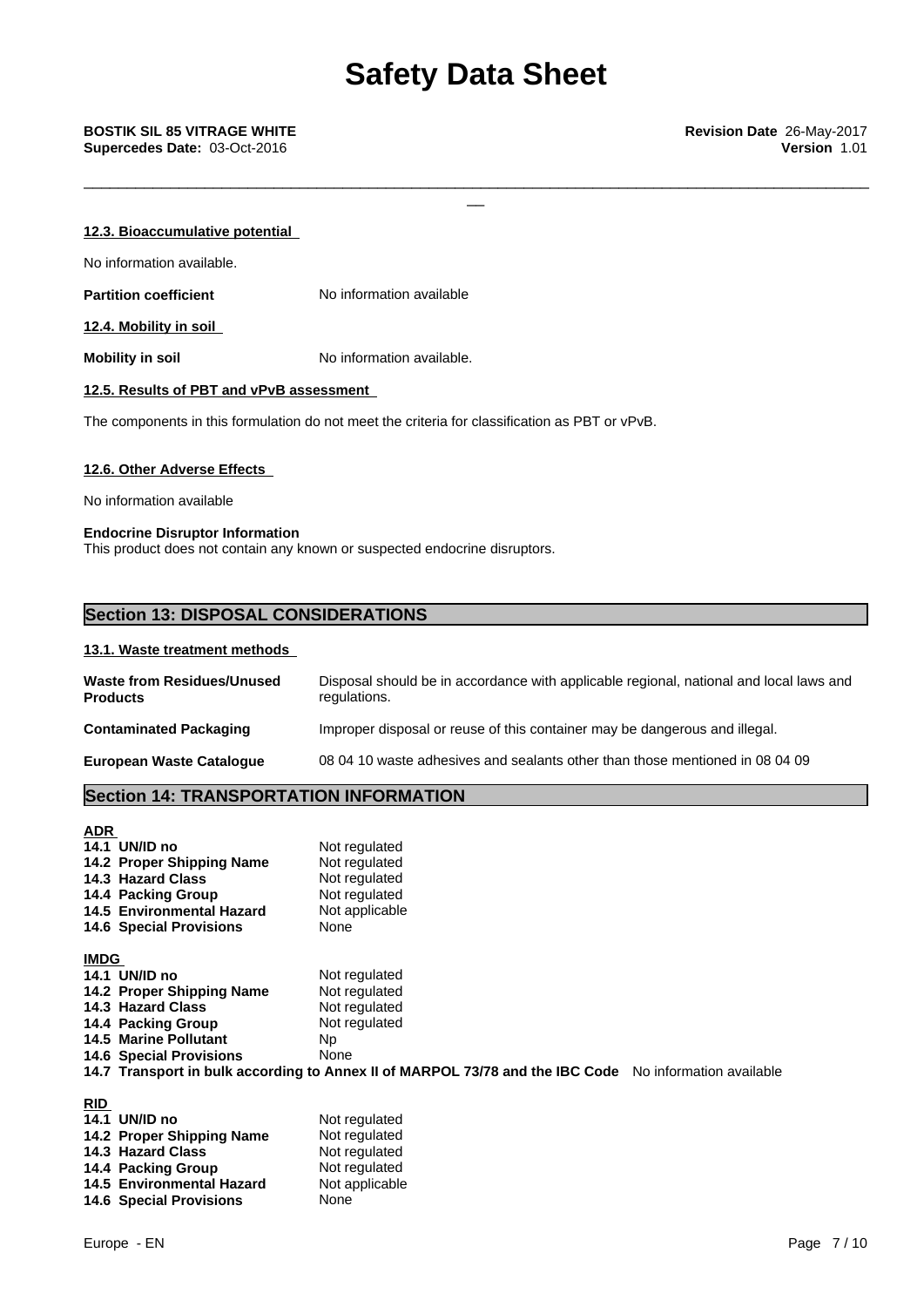\_\_ **BOSTIK SIL <sup>85</sup> VITRAGE WHITE Revision Date** 26-May-2017 **Supercedes Date:** 03-Oct-2016 **Version** 1.01

**ICAO (air)**

| $I \cup A \cup I$              |                |
|--------------------------------|----------------|
| 14.1 UN/ID no                  | Not regulated  |
| 14.2 Proper Shipping Name      | Not regulated  |
| 14.3 Hazard Class              | Not regulated  |
| 14.4 Packing Group             | Not regulated  |
| 14.5 Environmental Hazard      | Not applicable |
| <b>14.6 Special Provisions</b> | None           |
| <b>IATA</b>                    |                |
| 14.1 UN/ID no                  | Not regulated  |
| 14.2 Proper Shipping Name      | Not regulated  |
| 14.3 Hazard Class              | Not regulated  |
| 14.4 Packing Group             | Not regulated  |
| 14.5 Environmental Hazard      | Not applicable |
| <b>14.6 Special Provisions</b> | None           |
|                                |                |

# **Section 15: REGULATORY INFORMATION**

#### **15.1. Safety, health and environmental regulations/legislation specific for the substance or mixture**

#### **European Union**

Take note of Directive 98/24/EC on the protection of the health and safety of workers from the risks related to chemical agents at work

Check whether measures in accordance with Directive 94/33/EC for the protection of young people at work must be taken.

Take note of Directive 92/85/EC on the protection of pregnant and breastfeeding women at work

#### **Registration, Evaluation, Authorization, and Restriction of Chemicals (REACh) Regulation (EC 1907/2006)**

#### **EU-REACH (1907/2006) - Candidate List of Substances of Very High Concern (SVHC) for Authorization in accordance with Article 59**

This product does not contain candidate substances of very high concern at a concentration >=0.1% (Regulation (EC) No. 1907/2006 (REACH), Article 59)

#### **EU-REACH (1907/2006) - Annex XVII - Substances subject to Restriction**

This product does not contain substances subject to restriction (Regulation (EC) No. 1907/2006 (REACH), Annex XVII).

 **28**

The classification as a carcinogen need not apply if it can be shown that the substance contains less than 0,1 % w/w benzene (EINECS No 200-753-7). This note applies only to certain complex coal and oil-derived substances in Annex I Mineral oils are known to cause cancer because of carcinogenic components (e.g. benzene). The mineral oil in this product is highly refined and should not be considered a carcinogen

#### **EU-REACH (1907/2006) - Annex XIV - List of substances subject to Authorization**

This product does not contain substances subject to authorisation (Regulation (EC) No. 1907/2006 (REACH), Annex XIV)

**Ozone-depleting substances (ODS) regulation (EC) 1005/2009** Not applicable

#### **Persistent Organic Pollutants**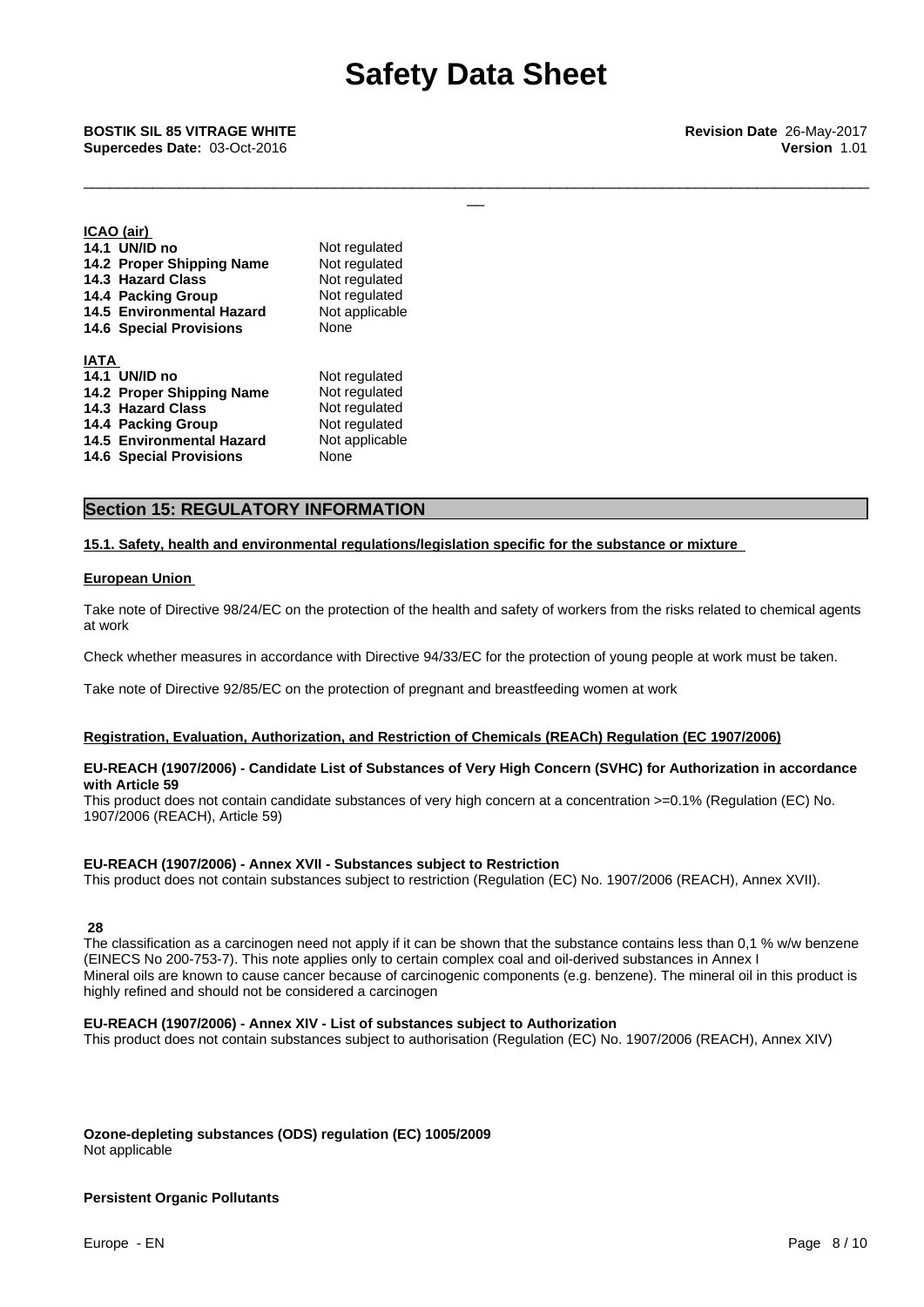# **Safety Data Sheet**

\_\_\_\_\_\_\_\_\_\_\_\_\_\_\_\_\_\_\_\_\_\_\_\_\_\_\_\_\_\_\_\_\_\_\_\_\_\_\_\_\_\_\_\_\_\_\_\_\_\_\_\_\_\_\_\_\_\_\_\_\_\_\_\_\_\_\_\_\_\_\_\_\_\_\_\_\_\_\_\_\_\_\_\_\_\_\_\_\_\_\_

Not applicable

### **National Regulations**

**France** 

# **Germany**

**Ordinance on Industrial Safety and Health - Germany - BetrSichV** No flammable liquids in accordance with BetrSichV

### **Netherlands**

**List of Carcinogenic, mutagenic and reproductive toxin substances in accordance with Inspectorate SZW (Netherlands)**

Not Listed

### **15.2. Chemical safety assessment**

No information available

# **Section 16: OTHER INFORMATION**

#### **Key or legend to abbreviations and acronyms used in the safety data sheet**

# **Full text of H-Statements referred to under section 3**

- H314 Causes severe skin burns and eye damage
- H302 Harmful if swallowed
- H318 Causes serious eye damage
- H304 May be fatal if swallowed and enters airways
- EUH014 Reacts violently with water

#### **Legend**

SVHC: Substances of Very High Concern for Authorisation:

# **Section 8: EXPOSURE CONTROLS/PERSONAL PROTECTION**

PBT Persistent, Bioaccumulative, and Toxic (PBT) Chemicals STOT (RE): Specific target organ toxicity - Repeated exposure STOT (SE): Specific target organ toxicity - Single exposure EWC: European Waste Catalogue Ceiling Maximum limit value **\* Xim designation Skin designation** 

# **Key literature references and sources for data**

Classification and labeling data calculated from data received from raw material suppliers

| <b>Prepared By</b>     | <b>Product Safety &amp; Regulatory Affairs</b> |  |
|------------------------|------------------------------------------------|--|
| <b>Revision Date</b>   | 26-May-2017                                    |  |
| Indication of changes  |                                                |  |
| <b>Revision Note</b>   | SDS sections updated: 2, 3, 11.                |  |
| <b>Training Advice</b> | No information available                       |  |

STEL (Short Term Exposure Limit)